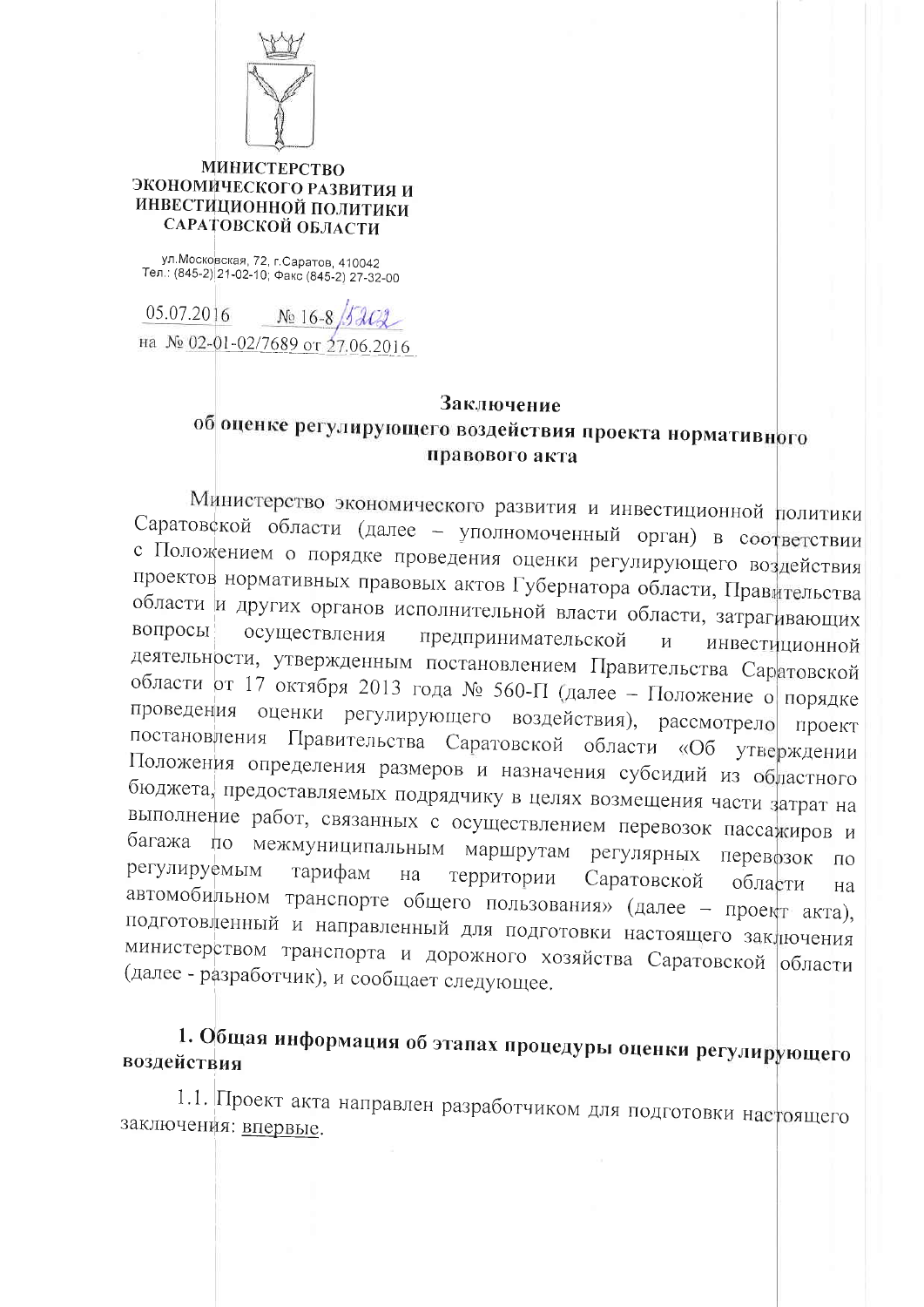$1.2$ Полный электронный адрес размещения проекта акта  $Ha$ официальном сайте разработчика  $\overline{B}$ информационнотелекоммуникационной сети «Интернет»:

проект нормативного правового акта размещен по адресу:

http://www.transport.saratov.gov.ru/projects/proekt\_sub\_090616.docx;

сводный отчет о результатах проведения оценки регулирующего воздействия проекта нормативного правого акта размещен по адресу:

http://www.transport.saratov.gov.ru/statements/Svod otch 0906161.pdf.

1.3. В соответствии с п. 2 Положения о порядке проведения оценки регулирующего воздействия процедура осуществлялась без обсуждения концепции предлагаемого правового регулирования, так как проект нормативного правового акта регулирует вопросы предоставления мер поддержки для субъектов предпринимательской и инвестиционной деятельности.

1.4. Публичное обсуждение проекта нормативного правового акта и сводного отчета проводилось разработчиком с 9 июня 2016 года по 26 июня 2016 года.

 $1.5.$ Информация  $\overline{O}$ проведении уполномоченным органом дополнительных публичных обсуждений: публичные обсуждения, предусмотренные п. 28 Положения о порядке проведения оценки регулирующего воздействия, не проводились.

 $\overline{2}$ . Свеления  $\mathbf{o}$ предлагаемом правовом регулировании и результаты публичного обсуждения, представленные разработчиком

2.1. Описание предлагаемого варианта регулирования:

определяются цели, условия и порядок предоставления подрядчику субсидии на возмещение затрат на выполнение работ, связанных с осуществлением перевозок пассажиров и багажа по межмуниципальным маршрутам регулярных перевозок по регулируемым тарифам на территории Саратовской области на автомобильном транспорте общего пользования, а также перечень документов, предоставляемых подрядчиком для получения субсидии.

2.2 Обоснование выбора предпочтительного варианта предлагаемого правового регулирования:

выбранный вариант является предпочтительным, так как позволит обеспечить оказание мер государственной поддержки подрядчикам, осуществляющим перевозку пассажиров и багажа по межмуниципальным маршрутам регулярных перевозок по регулируемым тарифам на территории Саратовской области на автомобильном транспорте общего пользования.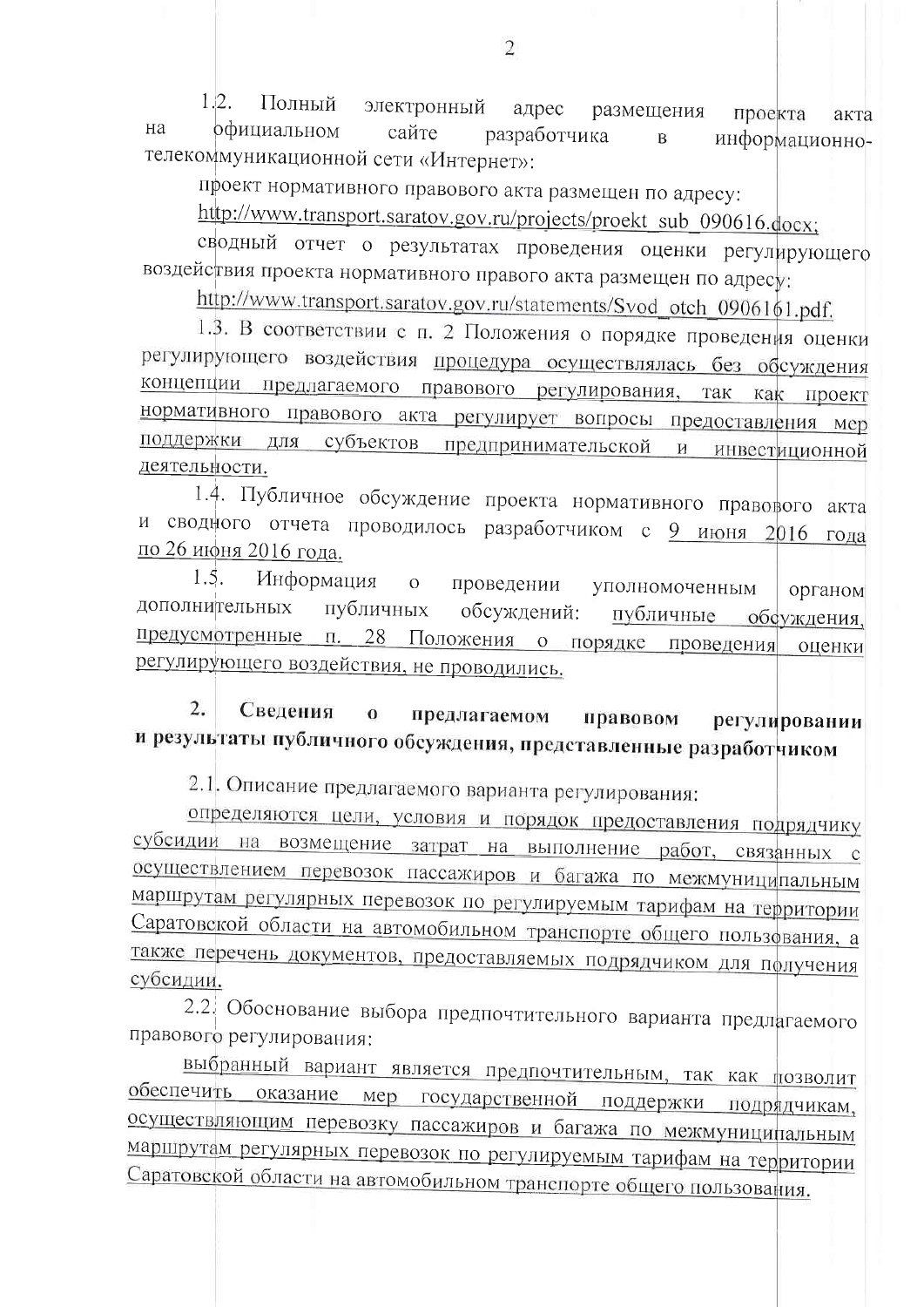2.3. Степень регулирующего воздействия проекта акта, указанная разработчиком: высокая.

2.4. Результаты публичного обсуждения:

разработчиком о проведении публичного обсуждения были извещены: министерство экономического развития и инвестиционной политики области, министерство финансов области, правовое управление Правительства области, управление по взаимодействию с правоохранительными органами и противодействию коррупции Правительства области. Торговопромышленная палата Саратовской области, Саратовское региональное отделение Общероссийской общественной организации малого и среднего предпринимательства «ОПОРА РОССИИ», Региональное объединение работодателей «Союз товаропроизводителей и работодателей Саратовской области», Общественная палата Саратовской области.

В ходе публичного обсуждения предложений не поступало. Срок обсуждения был продлен на три дня с 24 июня 2016 года по 26 июня 2016 года.

3. Результаты проекта анализа акта  $\mathbf{H}$ сводного отчета  $\mathbf{o}$ результатах оценки регулирующего воздействия проекта нормативного правового акта, представленных разработчиком для подготовки заключения

результатам рассмотрения представленных документов  $3.1.$  $\Pi$ <sub>o</sub> установлено, что при подготовке проекта акта процедуры, предусмотренные пунктами 8 - 22 Положения о порядке проведения оценки регулирующего воздействия, разработчиком соблюдены.

3.2. Выводы об отсутствии/наличии в проекте акта положений, которые:

3.2.1. вводят избыточные обязанности, запреты и ограничения субъектов ДЛЯ предпринимательской, инвестиционной деятельности или способствуют их введению:

проект акта предусматривает обоснованные положения, устанавливающие ранее не предусмотренные законодательством обязанности для субъектов предпринимательской деятельности, осуществляющих перевоз пассажиров и багажа по межмуниципальным маршрутам регулярных перевозок по регулируемым тарифам на территории Саратовской области на автомобильном транспорте общего пользования, в части предоставления документов, необходимых для получения субсидии.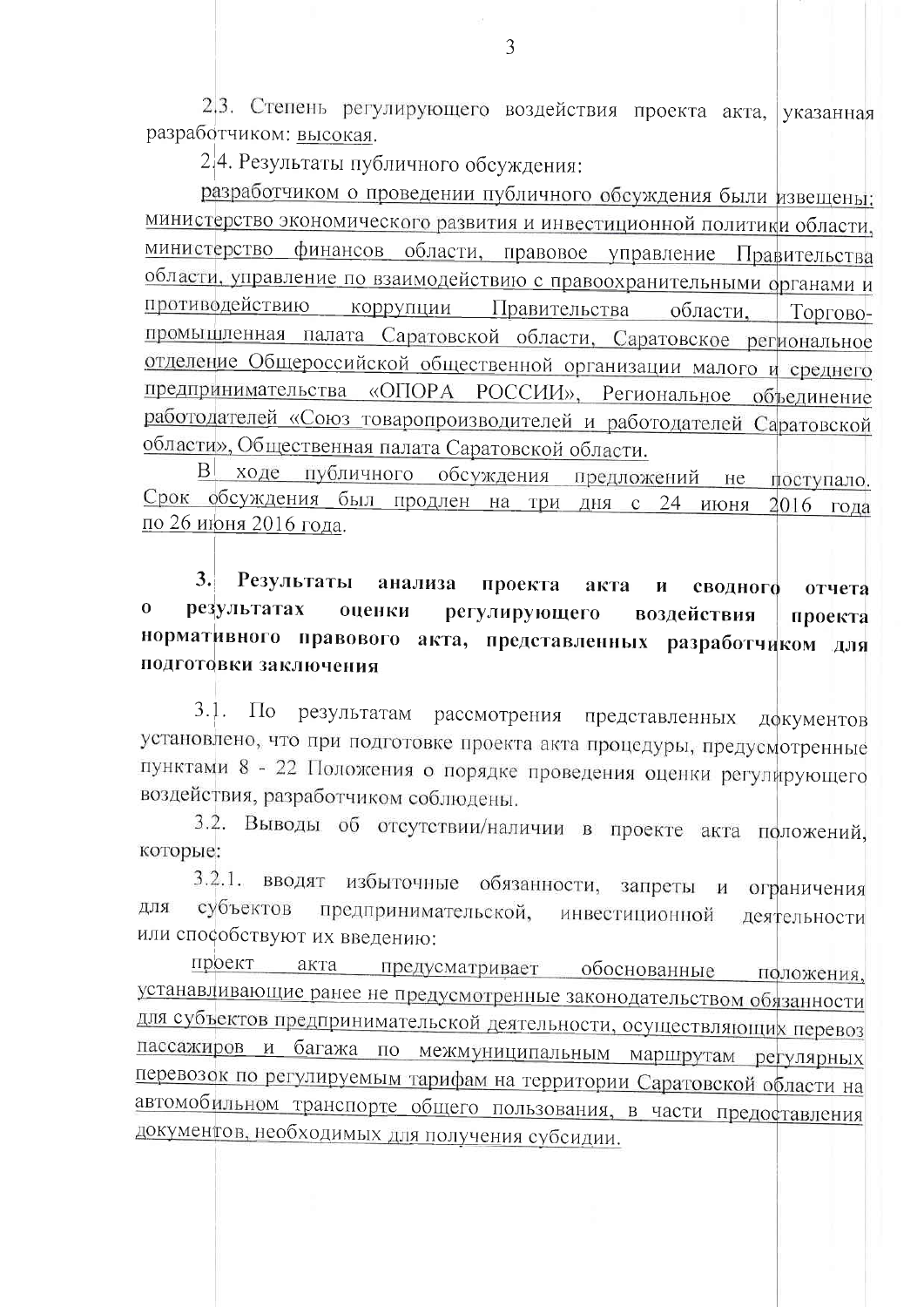При этом проект акта предусматривает положения, содержащие избыточные требования к субъектам предпринимательской И инвестиционной деятельности в части предоставления отчета о фактически выполненной работе по обслуживанию пассажиров подрядчиком (информация, включенная в отчет, дублирует сведения, содержащиеся в иных документах, предоставляемых для получения субсидии, а также является результатом анализа таких сведений);

3.2.2. приводят к возникновению необоснованных расходов субъектов предпринимательской, инвестиционной деятельности:

проект акта предусматривает положения, приводящие к возникновению незначительных расходов, связанных с предоставлением документов, необходимых для получения субсидии;

требование по предоставлению отчета о фактически выполненной работе по обслуживанию пассажиров приводит к возникновению необоснованных расходов у участников конкурса;

 $3.2.3.$ приводят  ${\bf K}$ возникновению необоснованных расходов консолидированного бюджета области:

положения, приводящие к возникновению необоснованных расходов консолидированного бюджета области, отсутствуют;

3.2.4. способствуют необоснованному ограничению конкуренции:

положения, приводящие к необоснованному ограничению конкуренции, отсутствуют.

 $3.3!$ Предложения уполномоченного органа, направленные на улучшение качества проекта акта:

скорректировать наименование приложения к проекту акта (далее -Положение), заменив слово «положение» словом «порядок», а также внести соответствующие изменения далее по тексту проекта акта;

исключить из перечня документов, необходимых для получения субсидии, отчет о фактически выполненной работе по обслуживанию пассажиров подрядчиком, а также исключить из текста проекта акта приложение 2 к Положению, устанавливающее форму отчета;

устранить разночтения по тексту проекта акта при указании исполнительного органа государственной власти Саратовской области, уполномоченного в сфере организации транспортного обслуживания населения автомобильным транспортом по межмуниципальным маршрутам;

исключить из формы акта приемки объемов выполненных работ (приложение 1 к Положению) подпись должностного лица главного распорядителя бюджетных средств, так как процедура согласования не предусмотрена Положением.